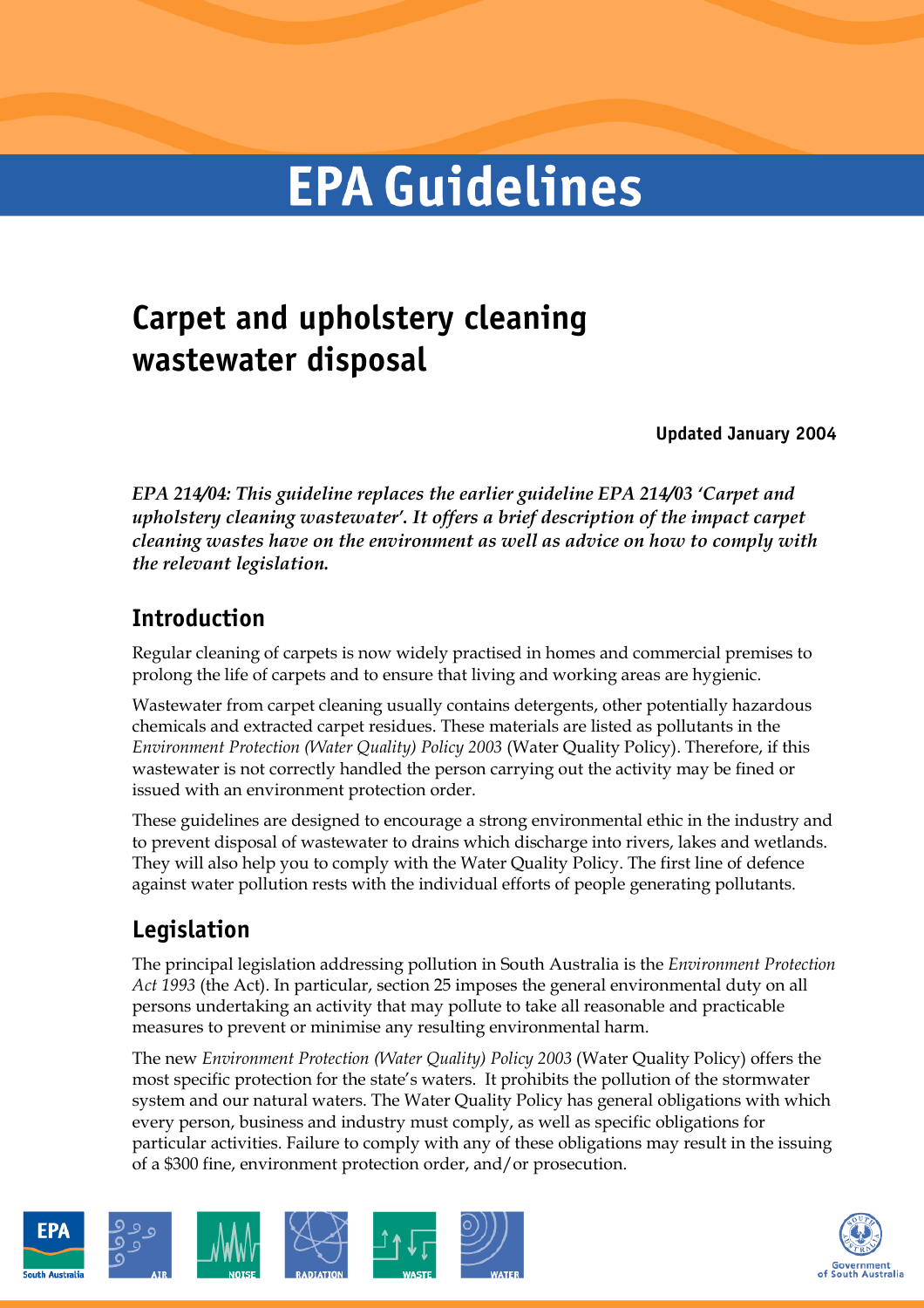Clause 17 of the Water Quality Policy states that a person must not discharge or deposit a pollutant listed in Schedule 4 of the policy *into any waters or onto land where it might enter any waters*. The pollutants listed in Schedule 4 include: carpet or upholstery cleaning waste, cleaning agents, detergents and their byproducts, and solvents.

For more information on the Water Quality Policy visit the EPA website at *[www.epa.sa.gov.au](http://www.epa.sa.gov.au)*  or telephone (08) 8204 2004.

# **Environmental impact**

- · Any wastewater tipped into street or other stormwater drains may make its way into sensitive waterways that support aquatic plants and animals. Carpet cleaning chemicals and other residues in carpet cleaning wastewater may damage the fragile ecosystems.
- · Some carpet-cleaning agents are directly toxic to aquatic life.
- · Some cleaning chemicals act as nutrients that, if they enter waterways, can promote excessive algal growth.
- · Other residues from carpet cleaning can add to nutrient loadings and may themselves be toxic under certain circumstances.
- · Explosive growth of algae can threaten plant and animal life in our wetlands, rivers and streams.

**Note: Floors that have been sprayed with pesticide should not be cleaned for at least four weeks.** 

# **Disposal of carpet cleaning wastewater**

Wastewater and residues from carpet cleaning **must not** be discharged into any roadside gutter or drain, stormwater drain, well, bore, dam or watercourse.

Wastewater and residues from carpet cleaning **must not** be discharged onto the ground where they may soak into groundwater or run off into wetlands or streams.

#### *In sewered areas*

Wastewater and residues should be discharged to a sewer or STEDS (septic tank effluent disposal scheme), after seeking approval from the relevant authority.

#### *In non-sewered areas*

Wastewater and residues from carpet cleaning should be retained in the collection tank or transferred to a suitable container, then transported to an authorised sewage discharge point for proper disposal.

Alternatively, wastewater and residues may be evenly distributed over land provided that:

- · the disposal area is at least 50 m from any well, bore, dam or watercourse identified as:
	- a blue line on a current series 1:50,000 Department for Environment and Heritage topographic map

**or** 

any river, stream, creek or channel in which water is contained or which flows permanently, intermittently or occasionally.